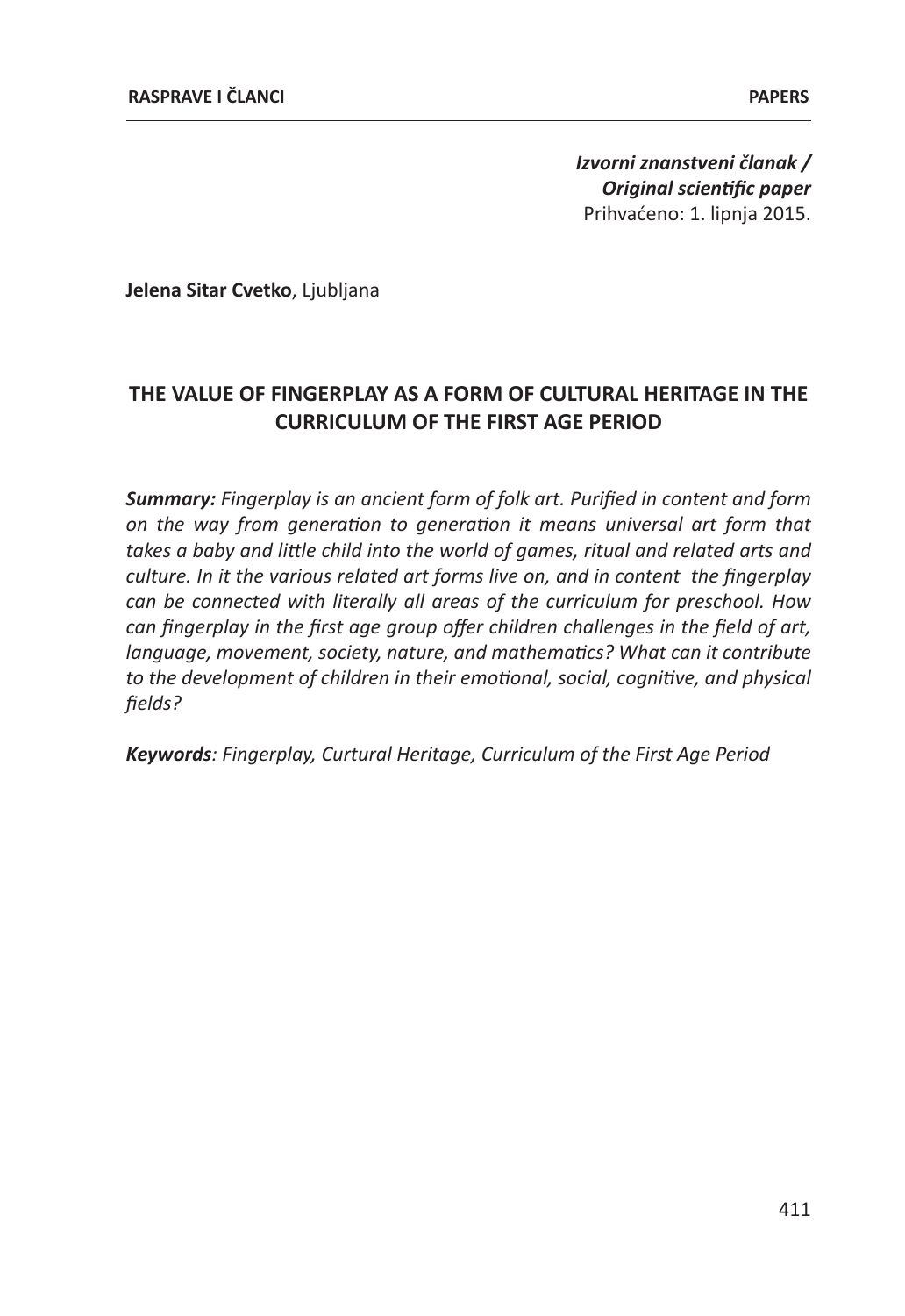Fingerplay is a basic part of child's folk tradition. It represents the probably shortest and simultaneously the most comprehensive form of folk literature. All nations in the world know it, except Australian aborigines and the Japanese. "Fingerplays are pre-dramatic forms with fingers as players and the hand as the stage, completed within itself and created within the play itself" (Cvetko, 2000, p. 133). In our country this form of folk art is extremely rich: Igor Cvetko states 15 basic types and mentions an enormous number of varieties concluding this, among other things, points to the high age of this kind of child's tradition in Slovenian area. Because of its unique, "archetypical form that tangles the deep(est) layers of human existence and spiritual dimensions fingerplay is interesting as an anthropological (the function of the recognisable in the community), sociological (the social mechanisms governed through it), and psychological (human reaction to it and at it) phenomenon." (ibid.) How can an educator treat fingerplay?

Fingerplay is an important activity in the lives of babies, toddlers, and little children. They play it with the fingers of their bodies, together with adults in their vicinity. Usually these are the parents or grandparents, in preschool the teacher, teacher assistant or another adult person close to the children. The curriculum for preschools the preschool teachers implement through their activities, gives play, thus also the fingerplay, much importance. It defines play as an activity that is performed for the sake of itself, that changes the relation to the reality, is intrinsically motivated, free, open, and pleasant for the child (Bahovec et al., 2007, pp. 86,87).

Let as have a look what in this sense happens with fingerplay. The adult, who takes child's hand into the palm of her/his hand and plays fingerplay with the child, is not engaged with the child with the purpose of nurturing, caressing, comforting or feeding. The child, the baby knows that and reacts in a different way, smiles or laughs and wants more. And more. There is no obvious external reason for "the mouse to cook porridge" on child's hand: the child is not hungry, or lonely, not upset, and is clean. At play the child laughs in a particular way, physically he/she respond not just with the hand that serves as the venue of the play, but also with the whole body, and her/his voice expresses excitement and pleasure. Most often they want to repeat the game and play more and more. The palm of the child's hand converts into playing field and the fingers into a special kind of toys.

The adult starts the play and then the child takes the initiative. The inner motivation and playing the play for its own sake, not for an external goal, the pleasure at performing it, and the transformed, parallel reality, all these are reliable signs fingerplay too is a real play and corresponds to the broad definition of play, also the one provided in the curriculum.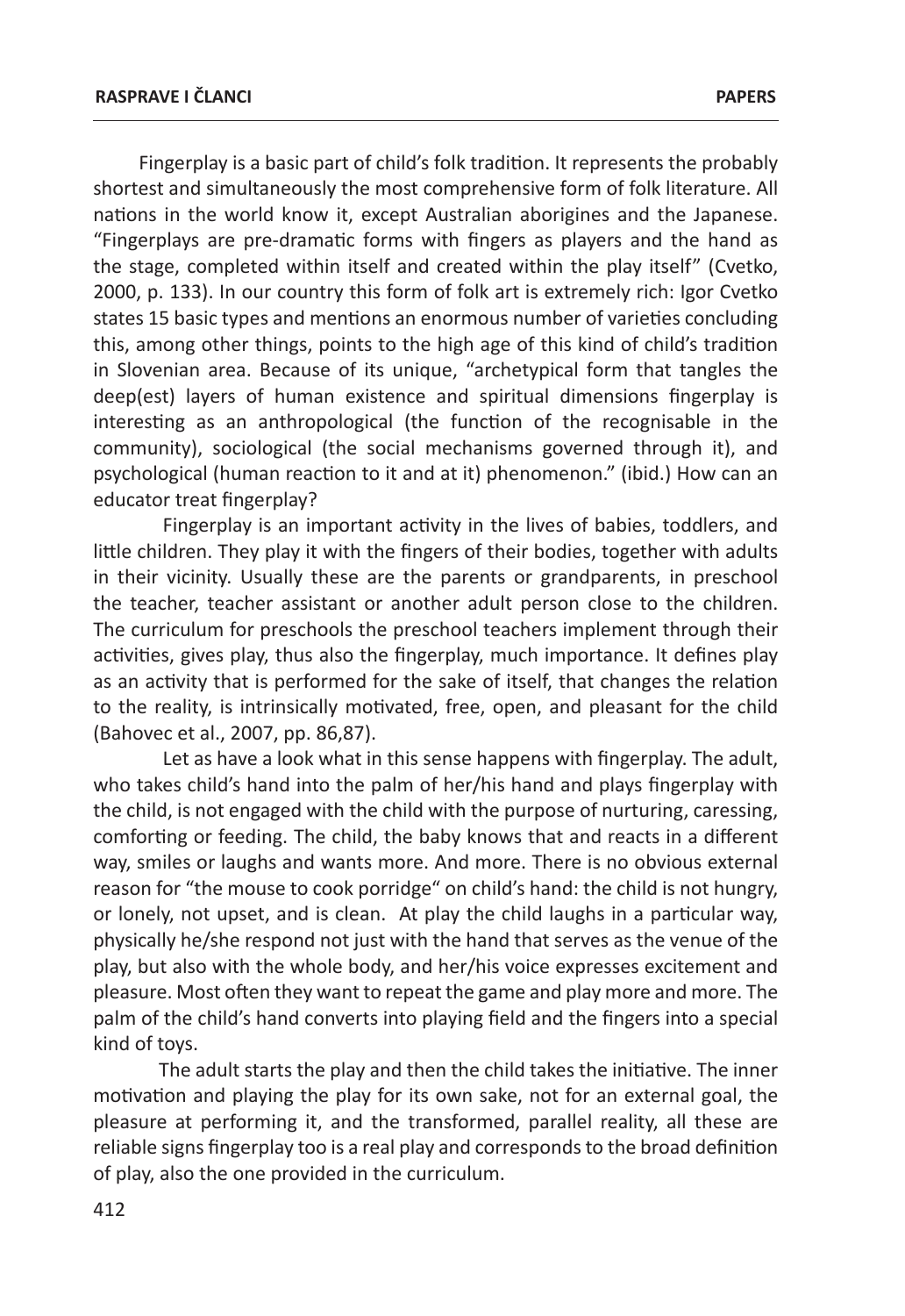Given that nursery and the first age groups include approximately up to two years old babies and 2 to 3/4 years old little children (Marjanovič Umek in: Djilas, 2013, p. 20), being aware of the important differences between these two groups and individual development characteristics, we will deal with the fingerplay every one benefits from. Given that the development stage of the child is the crucial assumption of the Curriculum and its essential component, it will also seriously be taken account of in the discussed material.

As in play in general, also in fingerplay all the areas of child's development interweave. Child's development is monitored in the social, emotional, motor, and cognitive areas. Let us have a look at the significance of fingerplay in each individual of these areas.

Communication between the child and the adult, their proximity and partnership in the play are great **emotional** potentials fingerplay offers the child and the adult accompanying him/her. On adult's lap, where fingerplay usually takes place, the child feels safe; he/she is closely connected with the nearby adult. Safety is complemented with the excitement at play the latter offers. Let us think the play takes place on child's palm and fingers, that it is about a pleasant physical contact, touch at extremely innerved fingertips. The touch of two hands always has also powerful sensual and emotional context. The range of emotions the child and the adult have experienced up to now, becomes richer with playing fingerplay and the child learns and develops new emotions.

In **social** terms fingerplay is a great opportunity for the child. The child plays the game in two, together with an adult, and in the play it is about a unique partnership. Child accepts the play first, then takes the initiative and shows that he/she wants to play, usually by offering the adult the hand. In the play he/she encourages the adult and determines the level of the temperament of performance (gentle, lively, quiet, loud, with reservations, by petting, clapping hands, tickling). With the responses he/she determines the manner in which they wish to play. Even for when and how to play fingerplay, the child assumes part of responsibility. On their palms the child and the adult create a new world together.

Fingerplay is a precious stimulus also for child's **motor** development. The hand-head link has lead to the creation of humankind. The conclusion, lying in the little bed, the baby makes following the little hand with his/her eyes, it actually belongs to him/her, has important consequences. First of all, because the hand moves. The human – the child manages it with her/his will. The child has already experienced before birth that the thumb is a convenient soother diligently practicing sucking. But now the hand with the fingers becomes a convenient tool: the child can shake the rattle and create music, pull the diaper closer up. With the help of the hand, the palm, and the fingers the child begins co-creating the environment. The hand – tool simultaneously also becomes a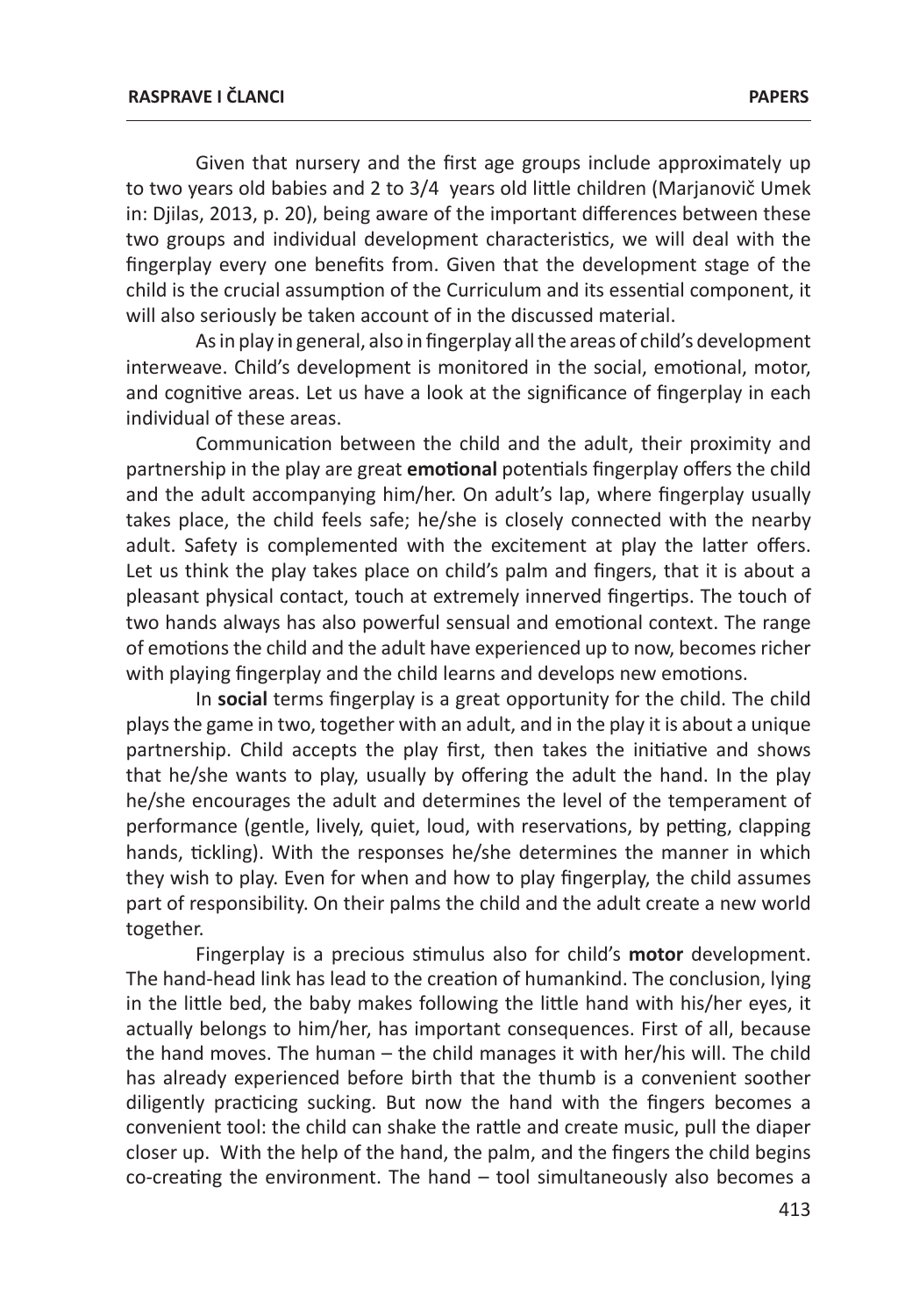means of communication and playing. Exploring the world around, affecting it, communication and play, all this encourages the child to increasingly exact movement of arms, hands, and fingers. In the first play the adult "moves" child's fingers, later their movement is increasingly in the domain of the child, autonomous. Movement is developmentally conditioned; reacting with the whole body slowly becomes focused on its individual parts. Fingerplay is a way to transfer this focus to the hand and the fingers and to start developing "fine motorics" by playing.

At the **cognitive** level the play widens the player's world. Fingerplay provides the child, who plays with) it, challenges in the areas of mathematics, language, music, society, movement, and, of course, arts. But, before revisiting the Curriculum with its individual areas, in which fingerplay proves to be indispensable, let us have a look at this precious form of folk art in its entirety.

If written, fingerplay is a simple five-line rhyme. Its appearance reminds us of poetry, it most frequently contains unrhymed verse, and if read, we feel a special kind of rhythm. In written form it often resembles dramatic dialogue. "This one says: Let's drink! This one says: Let' eat …" In content each of the fingerplays describe events that follow each other: "This one fell into water, this one took him out, this one carried him into house, this one put him into bed, and this one covered him with a blanket." It is, then, also about a story. Lyrics, drama, epic, so much is hidden in the five lines. (Sitar in Cvetko, 1996, p. 35-37) Fingerplay is an ancient form of folk art, more precisely of child tradition with which our parents and grandparents had grown up and we pass it on as parents – in the idiom of our home place, which differs slightly from the neighbouring one. Words, however, are just a part of the play. Let us proceed, then, from the record, and play the play. We all know how to play a play. A play has rules, without them it would not be a play. "As soon as the rules of the game fall, the world of the game falls down, the game is over then, the 'ordinary', real world is established," says Paul Valery (Cvetko, 1996, p. 33). We all know, then, when and how to touch a finger, where to stroke, where to squeeze, where to tap, and where to tickle. We know where to create tension, where to calm down. We do not have to do with folklore reawakening of our ancestors' heritage, but with living folk tradition we implement by ourselves. When playing fingerplay with a child, we are at the fountain of the purest and the most profound tradition. When the little fingers get alive and eat the porridge, we have to do with animation, this being "closely related with animism. The animation of the figure (the finger – author's note) is simultaneously something material and spiritual" (Hamre, 2004). "It is exactly child's play, then, that is an aspect of the deepest archaic in the tradition … It is a bridge between phantasy and reality, the preparation and adaptation of the child to the reality of life." (Cvetko, 1996, p. 33). When playing a play we are in the middle of life, we are living the reality already. What better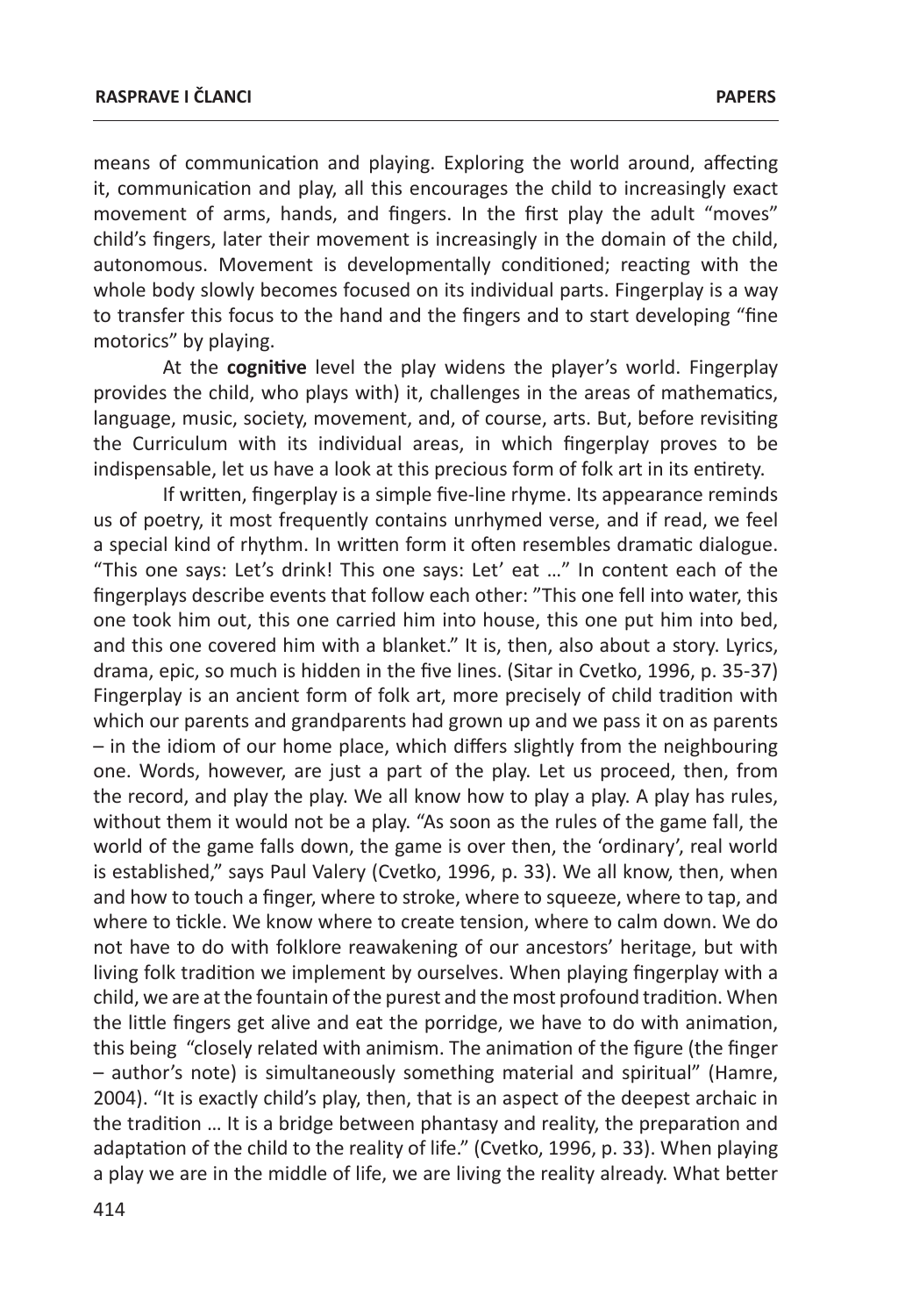things could we offer a young creature growing at our side? But the mother who plays "Little mouse cooked porridge …" on her little one's fingers does not think about that. Also the preschool teacher who seeks contact with the child in the introductory period spontaneously holds the child's hand, knowing when they play the fingerplay together, they will become allies in the fight against all fears and difficulties that might frighten the newcomer to preschool.

Let us now have a look at some of the principles that can be implemented playing fingerplay and then move on to the objectives and examples of activities with the first age group by individual areas of curriculum.

The structure of fingerplay itself functions as lens, as a mandala that in a regular pattern projects different forms of the world onto the palm of child's hand. The pattern moreover lives and as such functions together with the sound mandala of the rhythmically arranged words and sounds. As such fingerplay includes and contains several areas of activities and different ways of expression. With it the principle of horizontal integration of different areas of activities in preschool can be implemented.

The curriculum states "child play is the activity that in the most natural way combines the basic principles of preschool education and which, in case it is defined broadly enough in terms of exceeding its involvement in the so called academic or developmental approach in preschool education, is understood as a way of child's development and learning in early period." (Bahovec et al., 2007, p.27)

Fingerplay does not only combine epic, lyric, and dramatic literature; while playing fingerplay we are engaged in different art forms at a time: with fingers we create new visual compositions and spaces, the movement of fingers creates a unique micro-choreography, the fingers act ad speak as dramatic personae, and their movement is in reality a simple puppet animation. The words following each other rhythmically, as well as clapping and snapping, are musical elements. Let us go a step further. The child repeats the fingerplay. Frequently they choose special moments for this: changing diapers, before sleeping, after feeding, at the time of relaxed rocking, etc. The ritualised play can get included into everyday, into routine activities, and make them exciting, while on the other hand with the aid of such play the child structures time and time related activities. "The implementation of daily routine must be pleasant and must offer opportunities for socialising, building friendships, for individual interactions, and courtesies." (Bahovec et al. 2007, p. 36). Ethnologists argue that play comes from rituals that have lost their original function, but also that plays as such are actually rituals themselves. Not only do all arts live together here, also rituals and play stand together, hand in hand.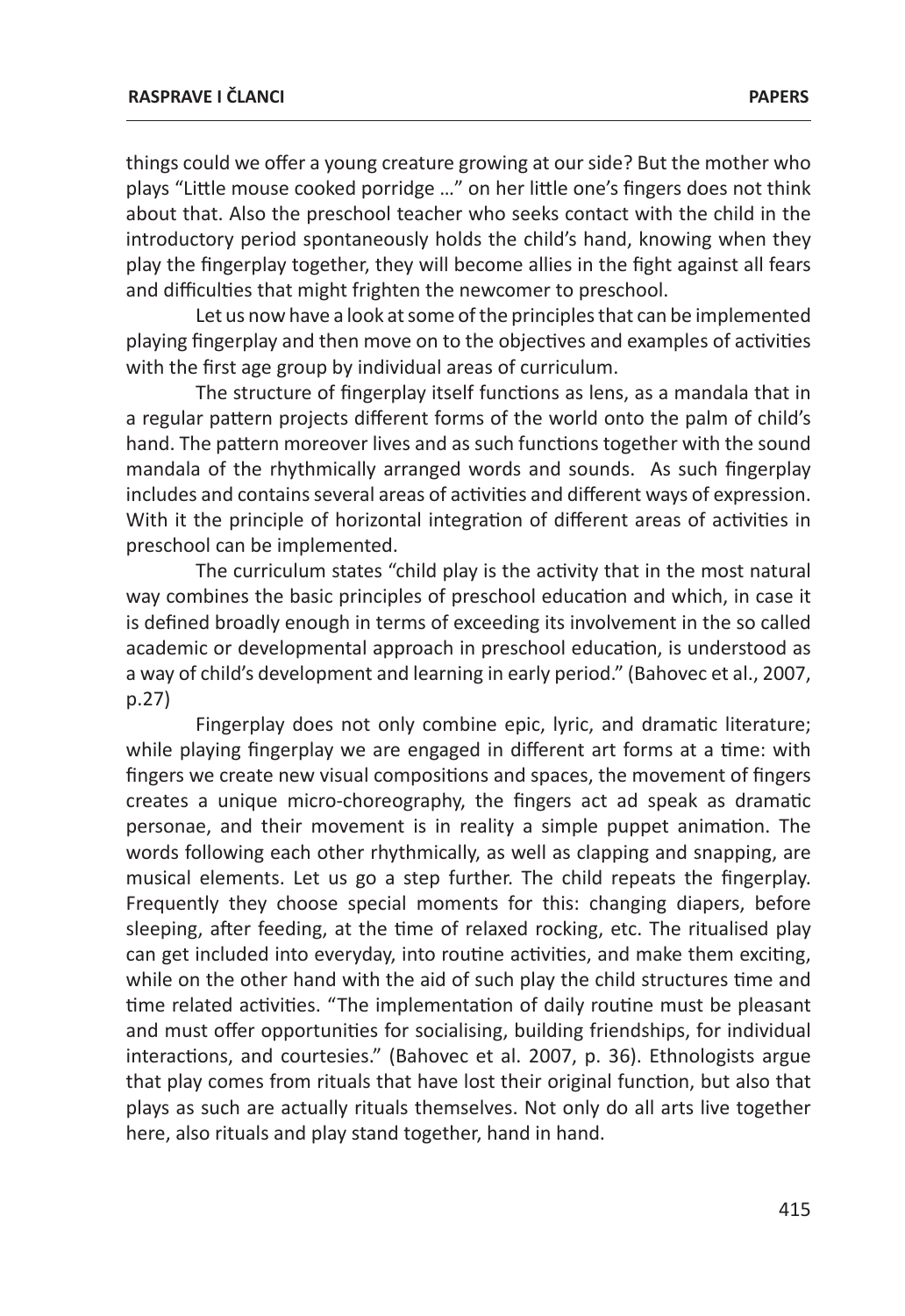### **1. Art**

Given that fingerplay is actually a form of folk art, let us first have a look at what the possibilities of fingerplay are in the implementation of the curriculum in arts as one of the curricular areas. Is it also here about "implementation of creative potential that manifest already in child's playful exploring and getting to know the world that for her/him is an inexhaustible source of inspiration, motivation, and contents in all areas of activities" (Bahovec et al., 2007, p. 23)? Considering everything told about fingerplay we can respond affirmatively. The implementation of fingerplay "motivates the child comprehensively" moreover, fingerplay as a compressed ancient form of a number of arts in which the child participates as a spectator (listener) and performer at the same time certainly offers "an integrity of experiencing and creating" and therefore represents "an important factor of balanced child's development and mental health" (ibid.). With this fact we conclude that implementing fingerplay we can also attain the global goals in the area of art: experiencing, getting to know, and enjoying in art is identified with child's on-going reaction, with which fingerplay is played, and with increasingly engaged and inventive playing at repeating it. With the fingers, which represent the heroes of the story/play and the palm of the hand as the venue, artistic imagination is evident. In playing the play that includes word, movement, voice, rhythm, animation, and choreography it is about learning and practicing each of these arts and of all at a time. Also developing child's specific artistic abilities is associated with this, which implies besides playing within the rules, the performance always enriches the already attained solutions of creative challenges the play offers the child, and provides new ones; hence also the desire for numerous repetitions of fingerplay. Also the development of expression can be linked with this. Communication with art, though, is actually the essence of fingerplay, as playing it significantly extends the field of communication between the child and the adult and provides them with a common active entrance into the world of art. Given the complexity of the discussed artistic form virtually all global goals of the curriculum in the area of arts can be implemented with fingerplay. In consequence, however, opportunities also open for pursuing more concrete goals. Being aware of the value of fingerplay as a syncretic form of art, fingerplay can be applied in art, music, dramatic and puppetry, dancing, as well as in literary activities. Fingerplay, however, is indispensable in addressing folk art.

Besides the area of art five other areas are present in the curriculum: language, movement, society, nature, and mathematics. "In play different areas of the curriculum interweave and combine in child's activities, which for the developmental stage and the way of learning in this age period is reasonable and professionally justified." (Bahovec et al., 2007, p. 27) Fingerplay offers such interweaving. The five lines of words hide different messages, so simple, yet so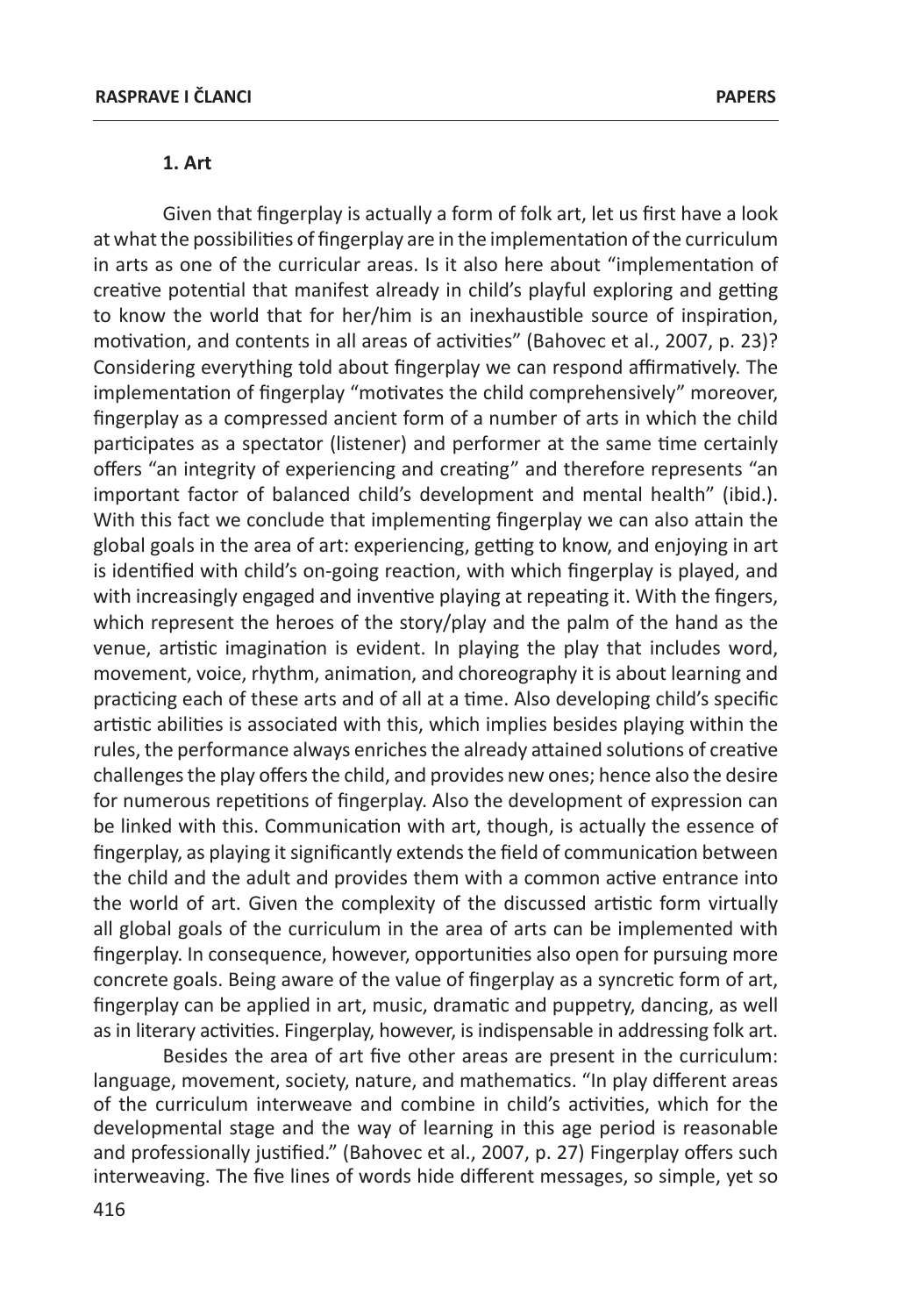universal everyone who plays the play get something for them, both in terms of form as in terms of the way of communicating. Here it is always about a newly established dynamic balance between the prescribed words and movements and their free spontaneous realisation. Enjoying in art offers the amalgamation of different artistic elements (literary, theatrical, choreographic, musical, arts, and acting and puppetry). They all bring the aforementioned hidden, unpronounced messages as a set of action of all of them. On-going emerging of new world out of perfectly usual elements of the everyday that constitute the story is exciting. Transforming the palm of the hand into the stage and transforming the latter into the world fills the actor with the great power of the one who manages this world.

Playing fingerplay allows experiencing excitement at what is happening on the palm and experiencing safety in the dedication offered by the vicinity and joint play. Both co-actors enjoy in all this together. Along with the readily known "what" they are also confronted with "how", the basic question in art.

### **2. Movement**

In accordance with the curriculum preschool teachers with one to three years old children pursue the global goal of awareness of their own body. Following the puppetry principle "pars pro toto", a part representing the whole, then, puts the hand with the fingers into the focus (Sitar, 2012). At first in this kind of concentration the must be assisted by the adult, who with the touch denote the playing field of the fingerplay, the child's palm and fingers, then. They touch them intensely, look at them, and the attention of both, the child and the adult is focused on the palm. The second global goal, pleasure in movement, is realised when the child enjoys in tapping, stroking, squeezing, clapping of fingers and the palm, and the feels pleasant excitement that accompanies certain movements, parts of the play and the tense moments in the play related to them. In the fingerplay the preschool teacher implements the objective of developing finger skills or the so-called fine motorics. From the first beginnings, when the adult practically "animates" the child's fingers, the child becomes increasingly skilful in the fingerplay. From the "material" at first shaped in the sense of movement by the adult, child's fingers become independent players, and child's and adult's play increasingly that of partners.

### **3. Language**

In the area of language the preschool teacher pursues the basic goal: understanding language as the foundation of one's own identity. This goal is characteristic of all the global goals. In the first age period, "which is particularly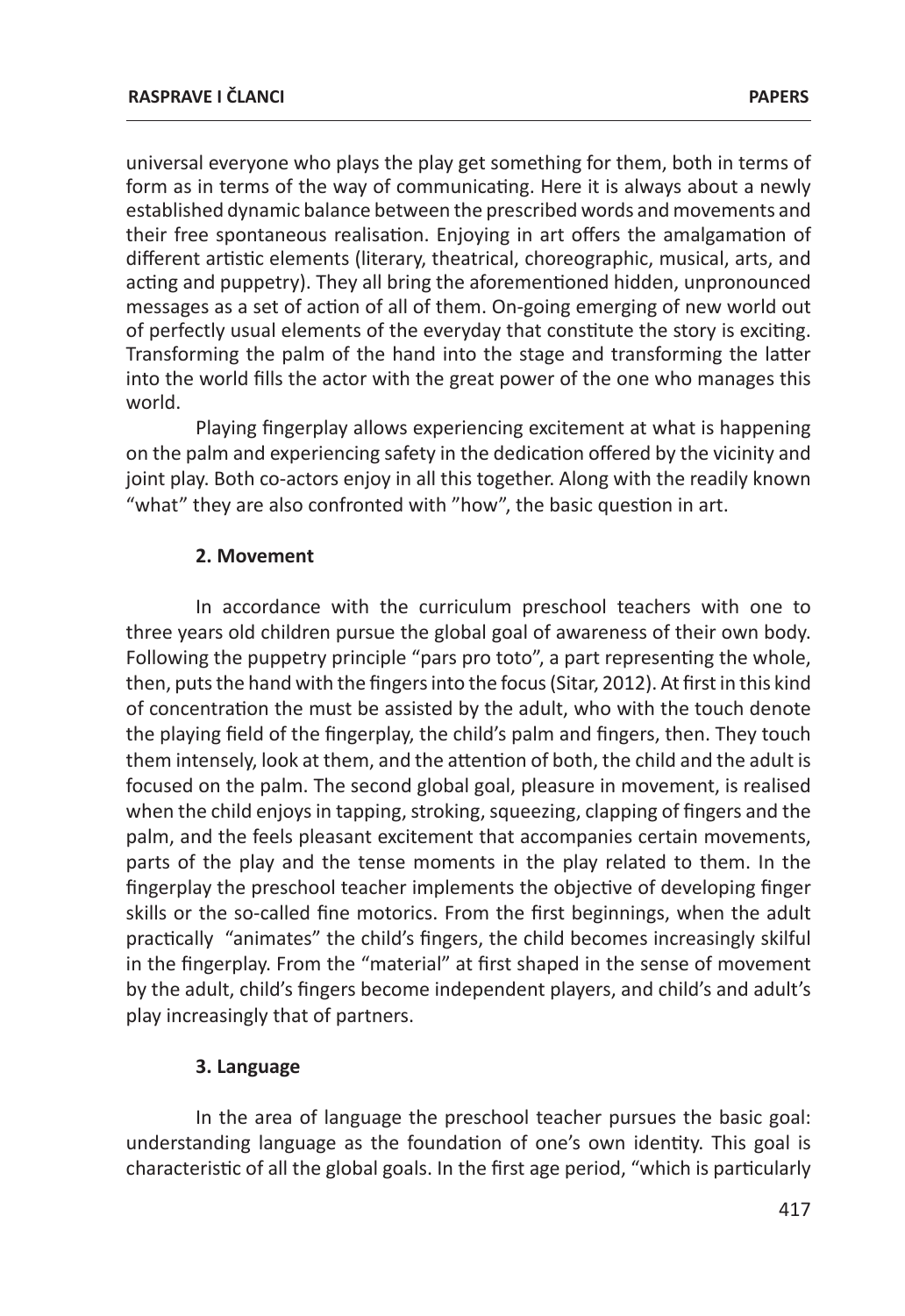important for the development of child's speech, the latter is included in the broad field of cooperation and communication with adults and with children" (ibid.). The curriculum offers language as an object of play. And if words (such as words full of fricatives in the play "Little mouse cooked porridge") are also accompanied by certain movements, they get especially imprinted in memory. But, it is interesting to exchange words, repeat them, to explore their sound on the one side and meaning on the other. The quantity of words in the tiny fingerplay is not large; the repetition makes playing with them possible and facilitates memorising. Also emotional involvement that accompanies each fingerplay contributes to acquiring words. Child's emotional engagement must be added to the range of emotional states in the play experienced both by the heroes – the fingers, as well as by the two partners in the play, who create it. With its assistance new relations get knit between the latter, for which new words will need to be found, etc. The partners develop the vocabulary and mutual relationship in parallel to each other and interdependently. In fingerplay it is about "listening to the language, understanding it, but also about experiencing the language," as this is envisaged in the curriculum. Given that fingerplay is one of the child's/human's first contacts with their culture, this is certainly something extremely important. Awareness about one's own language leads towards other languages. The little children playing fingerplay will not be aware of growing into their culture, but at some later time it will be perfectly clear who has managed to shoot roots in a certain culture and who has not. Belonging to one's own culture and identification with it is, the same as in the language, what understanding others depends on. It is not a coincidence the curriculum mentions "social play, fairy tales, counting out rhymes, limericks, riddles, wordplays, etc. that have survived as common property through generations" separately. How many generations of children before us have put out their hands saying: "This one says let's drink!" and someone close to the one accepted the hand and played on … Fingerplay has the potential of significantly intervening with the curricular area of society. The child as "part of the social environment in which he/she is growing up, living, and acting" gets the mysterious message in the fingerplay that we can explain if we understand fingerplay also in the way of theatre. In each theatre the stage represents the world. In the case of fingerplay the palm of child's hand is the stage/world. On the stage/world players/puppets appear, fingers in our case. Fingers grow on the hand; they are therefore part of this world. And they have a specially defined place in it. The index finger is always between the thumb and the middle finger. "The child learns that all, adults and children, belong to the society and are important." (Bahovec et al., 2007, p. 34) For the child entering into the world a place has been prepared that only belongs to her/ him. This symbolic model of the society assures the children their place in the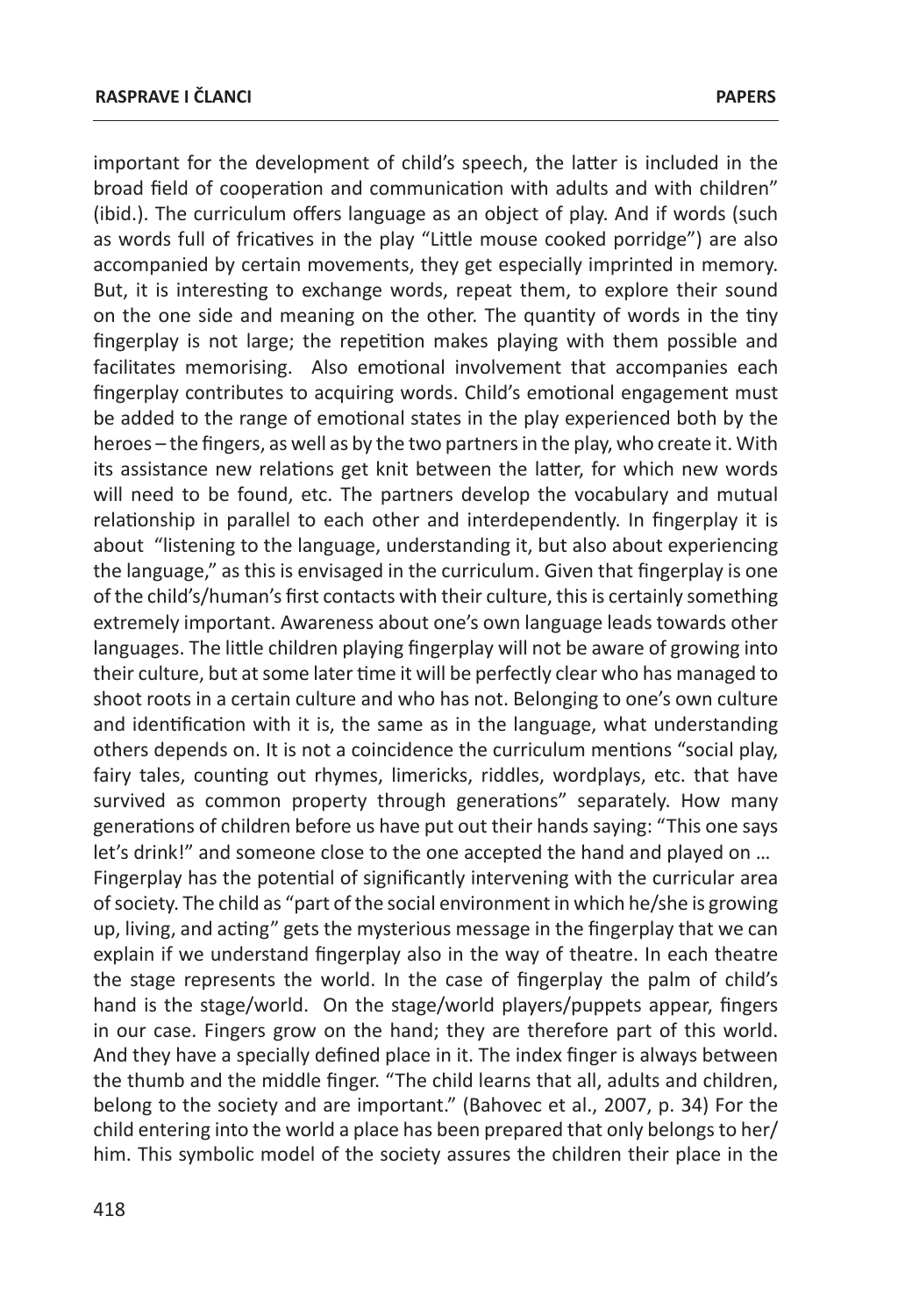family, in the society. It is extremely important for them, who in early childhood depend on the care of others. Playing fingerplay means child's "interaction with the environment, affecting and changing it" (ibid. p. 32). Playing fingerplay in preschool, when the little child needs individual treatment (such as during the daily routine of changing diapers or feeding), for the child and the teacher it can mean a moment they steal from the day for themselves, thus both of them investing into relationship. This is important if we think how much time a day children spend in preschool and how important roles the staff and other children in the preschool play in their lives. "Everyday life in preschool, the daily routine, the rituals, events, daily order, etc. must allow the child the feeling of belonging and create a pleasant atmosphere" (ibid. p. 34). The model of the palm of the hand as the world and of the people – fingers in it described above can already very early present the children their and other (different) families and family communities. The hand with the fingers, which represent the family, e.g. the mums, grandmothers, the child, uncles and the kittens, is very similar on the hand to the one in which a mother, a father, two children, and a dog live. The ones and the others are closely connected with each other and important for one another – they all deserve love and respect. It is the universality of the model that allows the child (and the adult) to understand the concept of family/ society in its essence; and the family is the environment in which fingerplay has lived forever and will live on. It is the best example of "including the child into own culture and into national tradition" (and through this of understanding and accepting other cultures and traditions). In the curriculum its ethnological and cultural value is nicely put as "common heritage through generations" (ibid. p. 32).

#### **4. Nature**

Among other things the curriculum mentions experiencing nature in its aesthetic dimension. Fingerplay gets oriented into the miracle of nature, the human hand, with which and on which we create different worlds during the play. Regarding content fingerplay always represent nature and its functioning. The topic of fingerplay manifests life processes and the processes in nature, with which people are connected. A large number of topics are related to food: "This one says let's drink, this one says let's eat. Where will we get it? In mother's chest. And I will tell it all to mummy. Let's spank him. Pets, pets, pets." Or "This one took it to the mill, this one brought it from the mill, this one cooked it, this one blew on it, and this one ate it all." (Cvetko, 1996, here and there) In this case the play is not satisfied with the food being in the chest, it is interested in what way the food is made. Also how the food finds its way out of the body is a manifestation of life and can be found in fingerplay: "This one made a poop, this one swept it, this one loaded it, this one took it away, and this one tossed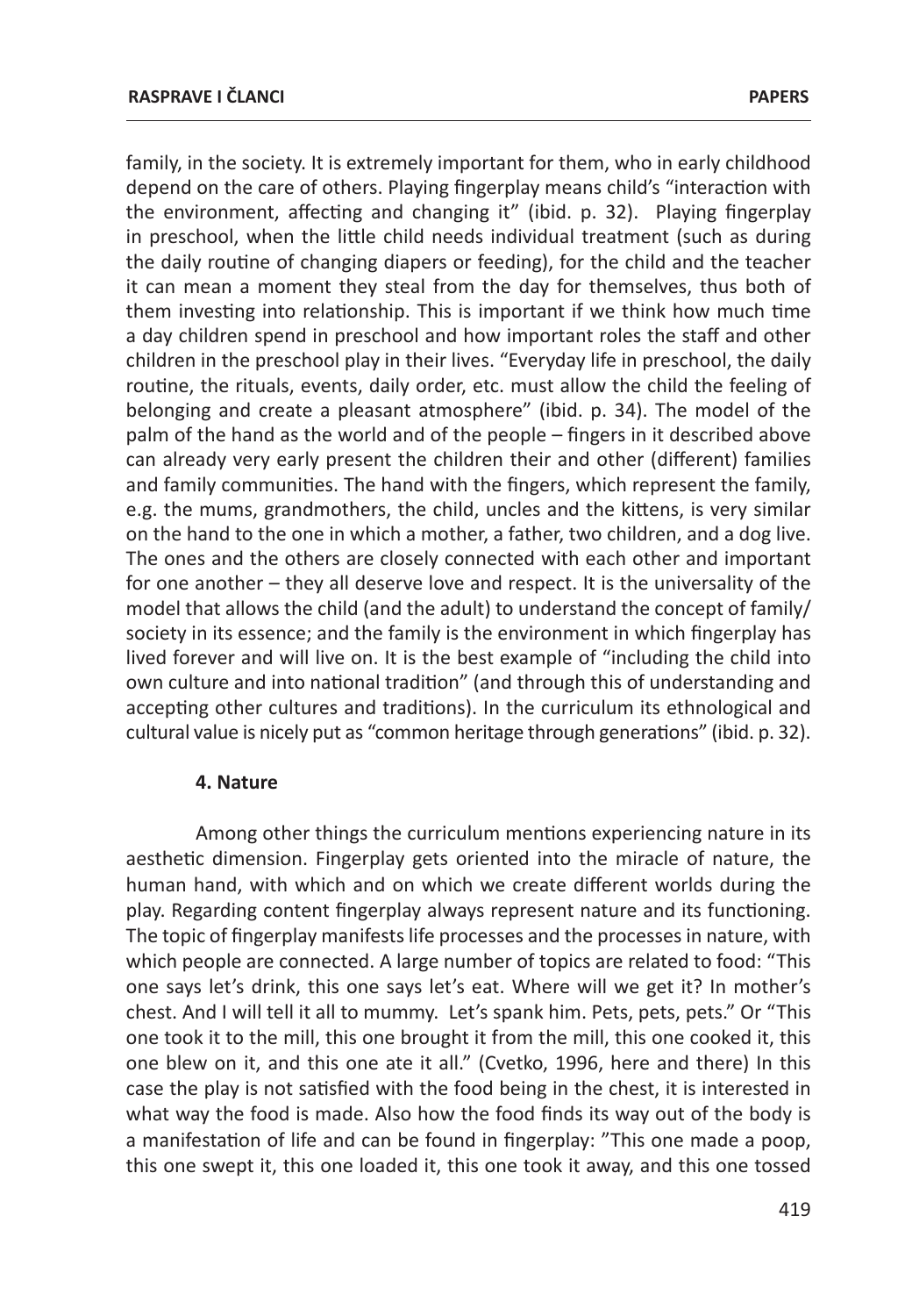it all out" (Cvetko, 2000, p. 27). Also changes are manifestations of life: how bread is made of flour, tasty porridge through cooking, roast of a rabbit, poop of food. The curriculum, however, also envisages a different kind of understanding nature; scientific mind differs from the world of imagination, so familiar to the child, at a very early stage already. Obviously they coexist with each other without damage: "The child gets to know in the imaginary world living beings, things, and substances also have characteristics they do not have in nature." The child knows the little finger cannot eat the porridge and that the thumb cannot make a poop, but this exactly is interesting, funny even. Not only do in fingerplay various arts live together, play and ritual socialise, also science and art exist hand in hand.

If we just stay in the area of science, what does fingerplay offer us? Among the concepts of natural sciences children acquire in the first age period there is also their body, learning about it, care for it and treating it. We are speaking about nature and human body cannot be excluded from it. The hand with the fingers is part of the body, and the body is part of the world, of the universe. Nature outside ourselves can be listened to, but equally interesting is also the one within us. The hand is therefore an object of observation and comparison. What does a human hand look like and what an animal paw? The curriculum suggests for younger children to compare puppies with grown up animals. Would we also compare the hands of a little child with those of adults? How are hands made? Why can they turn around? And from biology a step into physics: what can hands make if put between a light and a white wall? In what ways does the shadow of the hand on the wall behave? And more: what stamp will the hand leave if coated with paint and pressed on paper? And if finger pad coated with colour is pressed on paper? They get a fingerprint. What is a fingerprint like under lens or scanned and enlarged on computer screen? Children discover their fingers are similar, and yet every one different. Science supports social sciences and the already mentioned identity topics. With fingers puppets and riddles can be played: we draw, glue, or put different animals on them. We close the hand. Then we lift the fingers in regular or mixed order. The task is for the children to produce the sound of the animal on the finger. The element of fingerplay, the finger masked and animated like a puppet, becomes a teaching aid, a means for acquiring other kinds of knowledge.

### **5. Mathematics**

Counting and fingers have always been related – counting to five, and two times five, and so on in various combinations. The hand is a convenient computing aid in different cultures. Counting and fingers are also related in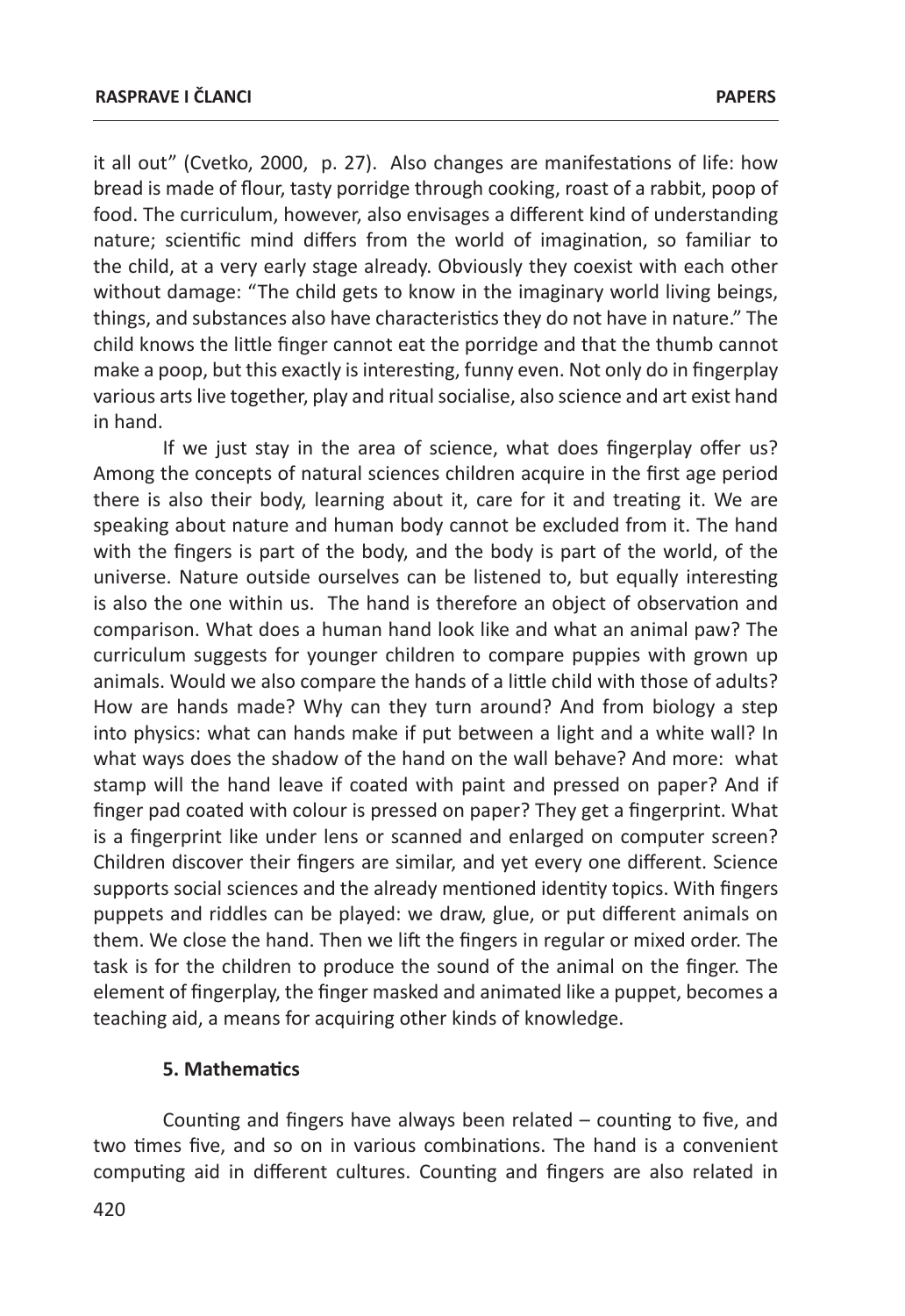preschool. But, dealing with mathematics, let us take things nicely one at a time. The curriculum endeavours intensely to connect mathematics with life, which is natural, since mathematics observes and governs what can be seen in nature. "In daily chores the child gains experience, skills and diverse knowledge about what is large and what is small, of what there is more or less, in what things are similar to each other, what is a whole and what a part, what shape they are, what is within and what at the outside; what is now, before, and after; what are symbols etc." (Bahovec et al., 2007, p. 44). It recommends the adults warmly mathematics should be part of everyday, entertaining. It can be like this also with fingerplay that allows dealing with a number of mathematical concepts and operations. In the first age period children play games in which they perceive rhythm and repeat it. The metric form already, if we understand fingerplay as a song and associate it with music, offers the players patterns not just in speech, but also in music and movement. In the context of fingerplay as an epic form the child "observes and experiences the sequence of events in the story" that always follow each other from the thumb to the little finger or the other way round. Considering the so-called growing type of story the child can "predict the outcome of the story" (ibid. p. 46). The same as the time dimension also spatial orientation is present in fingerplay. The play on one's own body or on hands and fingers as its part enables the child to learn the concepts of left – right (the story always running in this direction). The orientation above – below is usually determined by the relation of child's and adult's hands. Sometimes the adult holds the child's hands from below and with the other hand plays with the fingers from above. The situation can also rotate by 90°, then we play the play in front – behind. If the story of the fingerplay runs horizontally, if the technique requires a vertical, then the stories or plays offer the concepts outside – inside or in – out. "Where will we get it? In mother's chest," or "This one took it to the mill, this one brought it from the mill," or "This one fell into water, this one took him out, this one carried him into the house, this one put him into bed, and this one covered him with a blanket," or "And she broke this one's neck and hid into a little hole." The orientation in – out means changing place, inside is usually a safe interior: house, bed, chest, little hole; while outside there is risk and adventure. Technical moves in – out mean the young player's travel (or the travel of a finger as his representative on the hand) between the safety of the lap and the outer world, where new challenges are awaiting the hero. The journey between the home and the world commences here, just where will it end for the little hero?

Having started with counting, let us also conclude the mathematical chapter with it: the curriculum recommends counting on fingers saying with younger children "it is helpful to use fingers, so the child sees and repeats …". "Counting with fingers is," to conclude simply quoting the curriculum, "an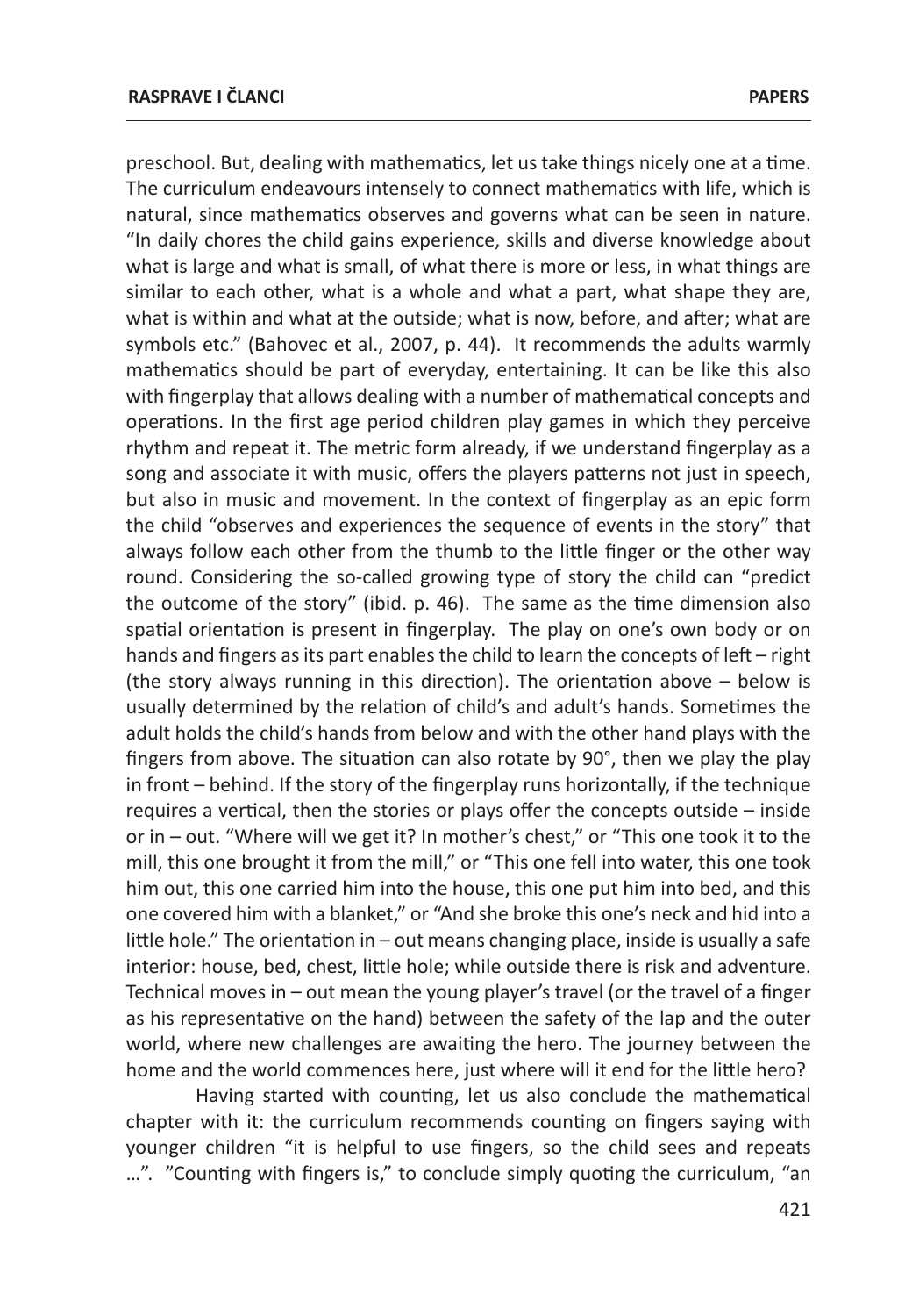important contribution to developing the preconditions for successful addition and subtraction."

## **6. Conclusion**

Child play is limitless and endless. It represents child's cognitive, social, emotional, motor development and the links between knowing and not knowing, the current and the possible, the probable and the improbable. It represents the dialogue between imagination and reality, between the past, the present, and the future, between the logical and the absurd, between safety and risk. (Marjanovič Umek, Zupančič, 2001). With the awareness that in fingerplay, this special cultural phenomenon, it is not just about the five lines, but about a whole universe of possibilities, the adult can offer the child numerous challenges in all areas of development. The curriculum offers several reasons, but also forms what to  $do - it$  depends on the playing partners, who play the play, how. This ought to become part of "the strategies that assist the child to come forward in the development and in learning, in the zone of proximal development to move from the current to the potential development" (Marjanovič Umek, 2013, p. 25), to get anchored in their culture, to build their identity, but first of all to live a rich and creative life with the environment they are situated in.

### **References:**

- 1. Bahovec, E. D. et al. (1999): *Kurikulum za vrtce*. Ljubljana: ZRSS
- 2. Bahovec, E. D. et al. (2007): Kurikulum za vrtce: http//www.zrrs.si/ pdf/650711123045\_ntci\_kur.pdf
- 3. Cvetko, I. (2000). *Najmanjše igre na Slovenskem.* Radovljica: Didakta
- 4. Cvetko, I. (1996). *Slovenske otroške prstne igre*. Radovljica: Didakta
- 5. Djilas, I. et al. (2013) *Odraščajoča publika*. Osem esejev o vlogi gledališča za otroke in mladino v sodobni družbi, Ljubljana: Lutkovno gledališče
- 6. Hamre, I. (2004) *Learning trough Animation Theatre*. Copenhagen: UNI-MA Denmark
- 7. Marjanovič Umek, L. and Zupančič, M. (2001): *Psihologija otroške igre*. Ljubljana: Znanstveni inštitut Filozofske fakultete
- 8. Sitar, J. (2012). Telesne lutke, In: *Otrok v gibanju za zdravo staranje* (el. Zbornik). Pišot. V. (ed.) (pp. 258-265) , Koper: Inštitut za kineziologijo UP, Pedagoška fakulteta UP